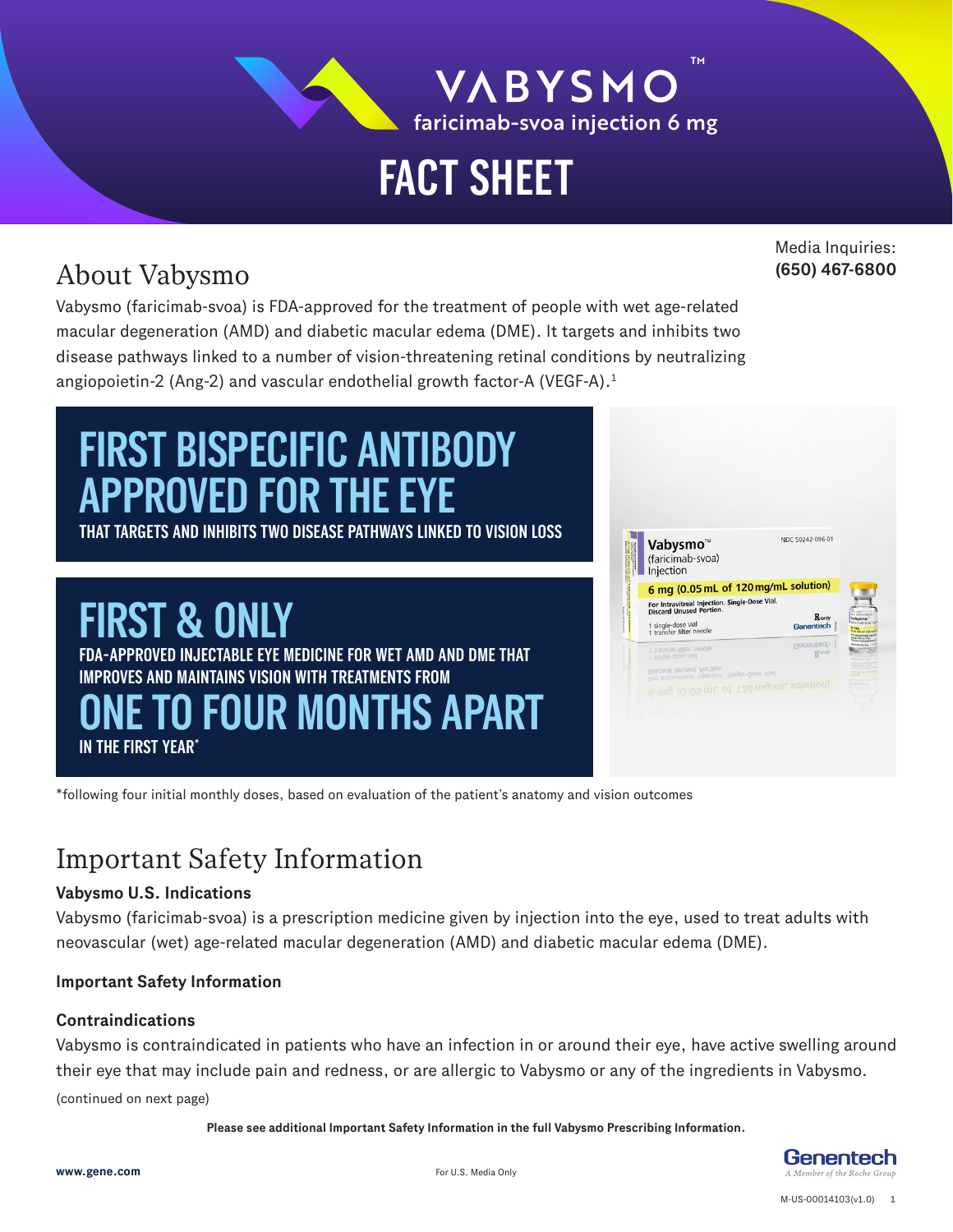### About Wet AMD

Age-related macular degeneration (AMD) is a condition that affects the macula, the part of the eye that provides sharp, central vision needed for activities like reading.<sup>2</sup> Wet, or neovascular, AMD is an advanced form of the disease that can cause rapid and severe vision loss when left untreated.<sup>3</sup> Wet AMD is a leading cause of blindness for people aged 60 and over in the United States.<sup>4</sup>



### About Diabetic Macular Edema

Diabetic macular edema (DME) is a serious eye condition that affects people with diabetes (type 1 or type 2). DME results from the damaged blood vessels leaking fluid and causing swelling, which blurs vision and can lead to severe vision loss and even blindness when left untreated.<sup>6,7</sup>

 $\sim$ 750,000 **DE BET DES ALSO A LEADING CAUSE** OF VISION LOSS

**AMONG THE WORKING-AGE POPULATION OF MOST DEVELOPED COUNTRIES**<sup>9</sup>

# Unmet Need

**AMERICANS HAVE DME**<sup>8</sup>

People with wet AMD and DME might need anti-vascular endothelial growth factor (VEGF) eye injections every one to two months to prevent vision loss and maintain their sight.<sup>10,11</sup>

| Ų. | Ų.  | I Ù | ∣Ù, | ᡛි  | (頁) |
|----|-----|-----|-----|-----|-----|
| Ū. | (真) | Ū   | IÙ  | ∣ ऍ | Ū   |

# Important Safety Information (continued)

#### **Warnings and Precautions**

- Injections like the one for Vabysmo can cause an eye infection (endophthalmitis) or separation of layers of the retina (retinal detachment). Patients should seek medical care if they experience increasing eye pain, vision loss, sensitivity to light, or redness in the white of the eye.
- Vabysmo may cause a temporary increase in pressure in the eye (intraocular pressure), which occurs 60 minutes after the injection.
- Although not common, Vabysmo patients have had serious, sometimes fatal, problems related to blood clots, such as heart attacks or strokes (thromboembolic events). In clinical studies for wet AMD during the first year, 7 out of 664 patients treated with Vabysmo reported such an event. In DME studies during the first year, 25 out of 1,262 patients treated with Vabysmo reported such an event.

(continued on next page)

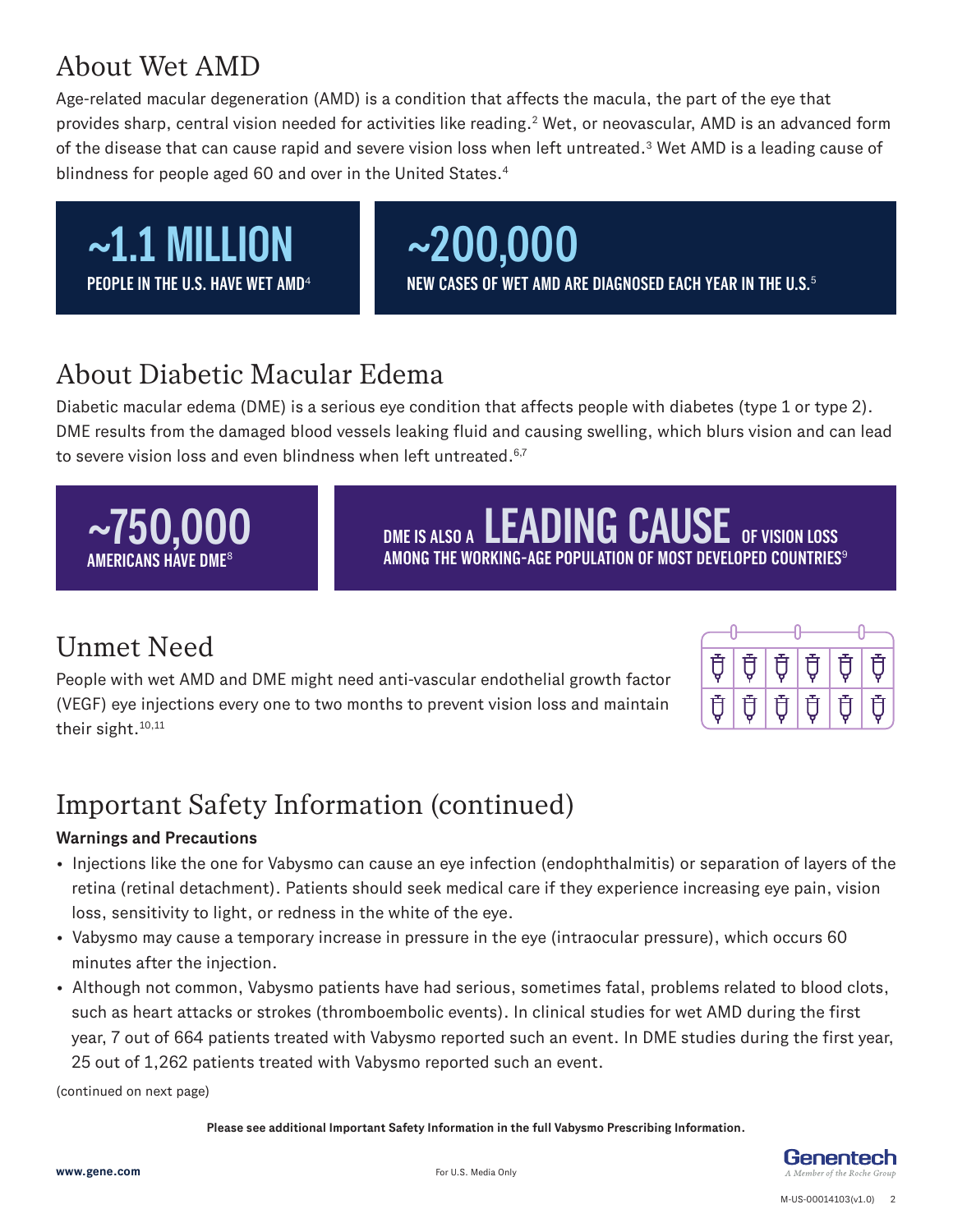# How Vabysmo Works

Vabysmo may decrease inflammation and swelling in the retina to help preserve a patient's vision.



In retinal conditions like wet AMD and DME, an overproduction of a protein called vascular endothelial growth factor (VEGF-A) causes abnormal blood vessels to grow and leak into the macula, the part of the eye responsible for sharp, central vision.<sup>2,7</sup>



In these conditions, overproduction of a second protein called Angiopoietin-2 (Ang-2) results in vascular instability, leading to leakage, inflammation and stimulation of new blood vessel growth.<sup>12</sup> Ang-2 levels may be increased in some patients with wet AMD and  $DME<sub>12</sub>$ <sup>12</sup>



Vabysmo is designed to block pathways involving Ang-2 and VEGF-A.1 Ang-2 and VEGF-A are thought to contribute to vision loss by destabilizing blood vessels, which may cause new leaky blood vessels to form and increase inflammation.<sup>2,7</sup> While additional research continues, inhibition of both pathways has been shown in preclinical studies to have potentially complementary benefits, stabilizing vessels and thereby reducing vessel leakage and inflammation.13

# Important Safety Information (continued)

#### **Adverse Reactions**

The most common adverse reaction (≥5%) reported in patients receiving Vabysmo was blood on the white of the eye (conjunctival hemorrhage, 7%). These are not all the possible side effects of Vabysmo.

(continued on next page)

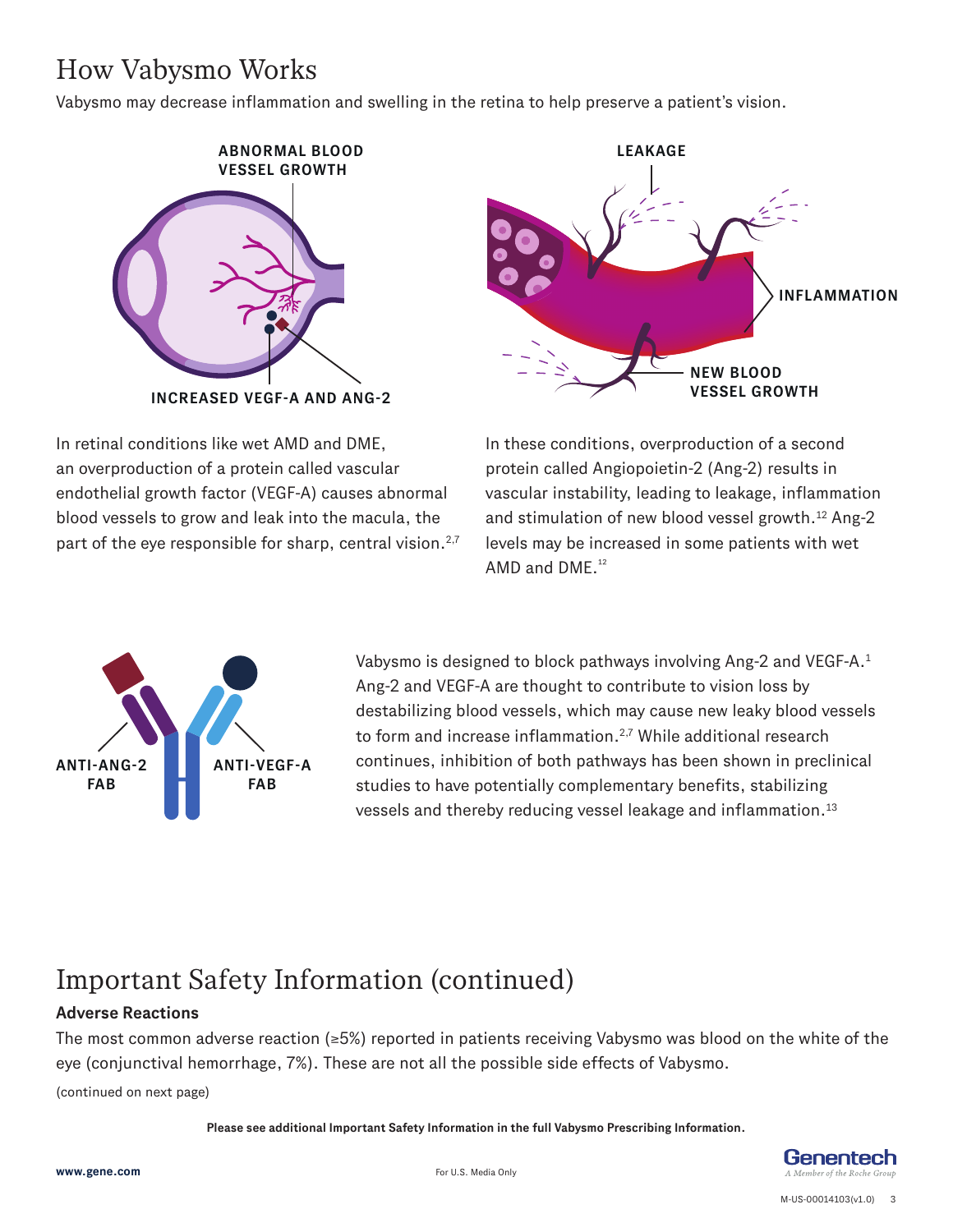# Vabysmo Efficacy<sup>1</sup>

The FDA approval of Vabysmo was based on positive results from four global Phase III clinical trials. The studies consistently showed that Vabysmo given at intervals of up to four months offered non-inferior vision gains versus aflibercept given every two months.

TENAYA and LUCERNE are two identical, randomized, multicenter, double-masked, global Phase III studies, evaluating the efficacy and safety of Vabysmo compared to aflibercept in 1,329 people living with wet AMD (671 in TENAYA and 658 in LUCERNE).

YOSEMITE and RHINE are two identical, randomized, multicenter, double-masked, global Phase III studies that evaluated the efficacy and safety of Vabysmo compared to aflibercept in 1,891 people living with DME (940 in YOSEMITE and 951 in RHINE).

### Vabysmo Safety<sup>1</sup>

In all four studies, Vabysmo was generally well-tolerated with a favorable benefit-risk profile. In TENAYA and LUCERNE, the most common adverse reactions (≥3% of patients) included conjunctival hemorrhage, vitreous floaters, retinal pigment epithelial (RPE) tears, increase of intraocular pressure and eye pain. In YOSEMITE and RHINE, the most common adverse reactions (≥3% of patients) included conjunctival hemorrhage, vitreous floaters and increase of intraocular pressure.

### Vabysmo Dosing<sup>1</sup>

With Vabysmo, people with wet AMD initially receive four monthly treatments. Based on anatomical and vision outcomes, they may receive subsequent treatments every two, three or four months. People with DME are initially given four monthly treatments. Subsequently their treatment may be extended or reduced based on anatomical and vision outcomes, with a range of one to four months between doses. A second approved treatment regimen for DME involves six monthly loading doses, followed by treatment every two months. Some people with wet AMD and DME may be treated monthly if needed, although additional efficacy was not demonstrated in most patients given Vabysmo every month.

# Important Safety Information (continued)

#### **Pregnancy, Lactation, Females and Males of Reproductive Potential**

- Based on how Vabysmo interacts with your body, there may be a potential risk to an unborn baby. Patients should use birth control before their first injection, during their treatment with Vabysmo, and for 3 months after their last dose of Vabysmo.
- It is not known if Vabysmo passes into breast milk. Patients should talk to their healthcare provider about the best way to feed their baby if they receive Vabysmo.

(continued on next page)